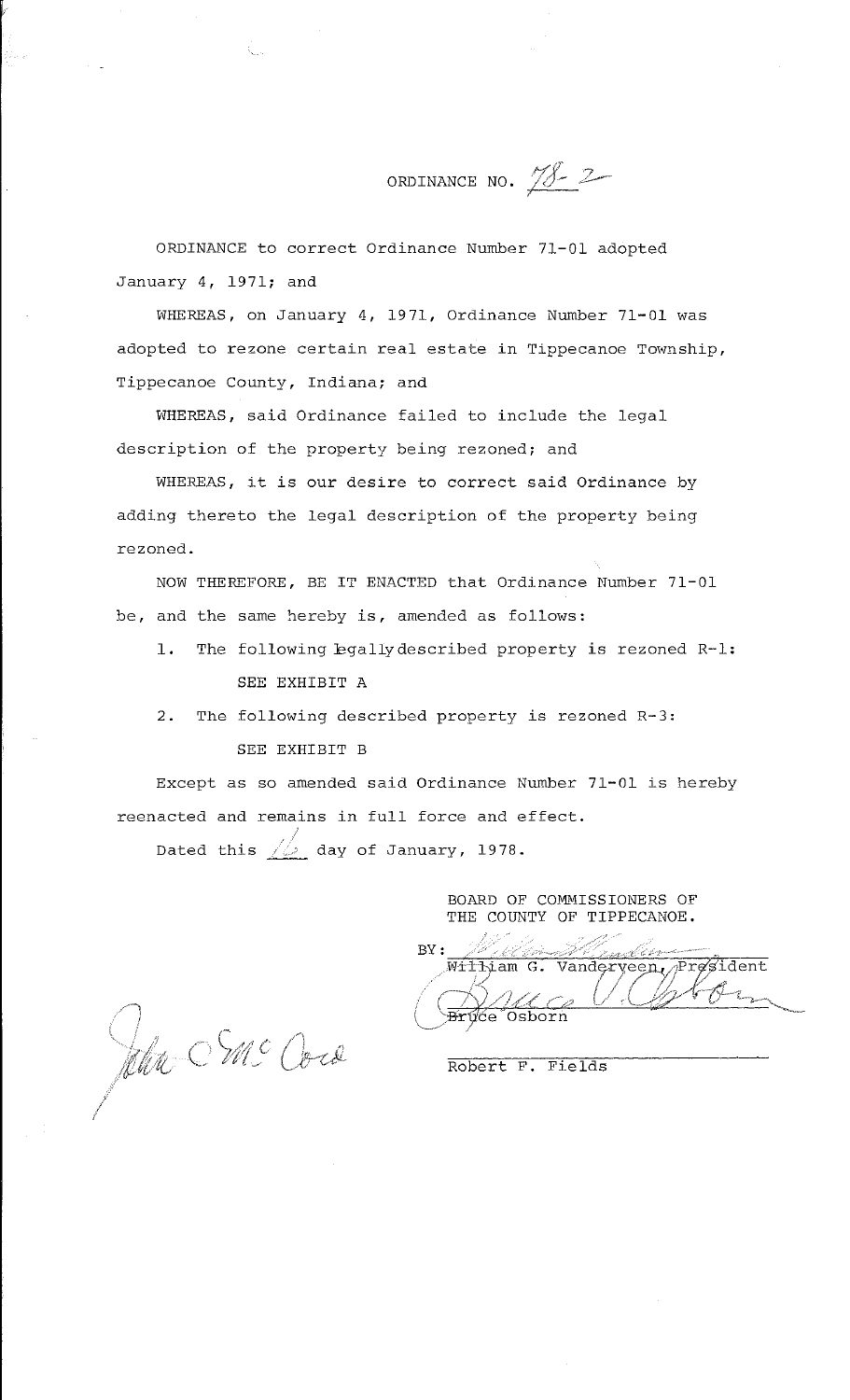EXHIBIT A

LEGAL DESCRIPTIONS OF REAL ESTATE TO BE REZONED R-1 AS SHOWN ON REZONING PLAT.

- l ·-

# JOHN W. VANETTEN, JR. ANNIE L. VANETTEN

An individual one half interest in and to all of Section Une  $(1)$  in Burnett's Reserve at the mouth of the Tippecanoe River in Township Twenty-four (24) North, Range Three (J) West, containing six hundred seventy and  $69/100$   $(670.69)$  acres, more or less:

EXCEPT a part of Section Une (1) Burnett's Heserve located in Township Twenty-four  $(24)$  North, Range Three  $(3)$  West, described as follows: Beginning on the southwesterly line of Tippecanoe River at low water line, at a point five hundred fifty  $(550)$  feet northwesterly from the intersection of the said southwesterly line of the Tippecanoe River with the northerly line of the Wabash River (at low water line); thence South 50 degrees West a distance of two hundred and fifteen  $(215)$  feet; thence North JJ degrees West a distance of two thousand four hundred ninety (2490) feet; thence North 50 degrees East a distance of one thousand two hundred six (1206) feet; thence South 33 degrees East to the said southwesterly line of the Tippecanoe River a distance of six hundred ninety-two (692) feet; thence southerly along the southwesterly line of the Tippecanoe River to the place of beginning, containing 40 acres, more or less.

### ANNIE L. VANETTEN

A part of Section One (1) Burnett's Reserve located in Township Twentyfour  $(24)$  North, Range Three  $(3)$  West, described as follows: Beginning on the southwesterly line of Tippecanoe River at low water line, at a point five hundred fiftey  $(550)$  feet northwesterly from the intersection of the said southwesterly line of the Tippecanoe Hiver with the northerly line of the Wabash Hiver (at low water-line); thence South 50 degrees West a distance of two hundred and fifteen  $(215)$  feet; thence North  $33$  degrees West a distance of two thousand four hundred ninety  $(2490)$  feet; thence North 50 degrees East a distance of one thousand two hundred six (1206) feet; thence South JJ degrees East to the said southwesterly line of the Tippecanoe River a distance of six hundred ninety-two (692) feet; thence southerly along the southwesterly line of the Tippecanoe River to place of beginning, containing 40 acres, more or less.

## LEWIS T. WIREMAN

A part of fractional Section eighteen (18) in Township Twenty-four (24) North, Range Three (3) West, described as follows: Commencing at the Northwest corner of the said fractional Section and running thence east with the north line thereof, one hundred and  $25/100$  ( $100.25$ ) rods; thence south parallel with the west line of said Section one hundred and twentynine (129) rods to a point on the northwest boundary line of surnett's Reservation; thence South (50) degrees West along said Reserve line and along the center of a public highway one hundred twenty-eight and  $80/100$ (128. 00) rods to a point of intersection with the west line of said fractional Section eighteen (18); thence North along said West line and along the center of a public highway two hundred ten and  $50/100$  (210.50) rods to the place of beginning, containing one hundred six and  $35/100$ (106.35) acres.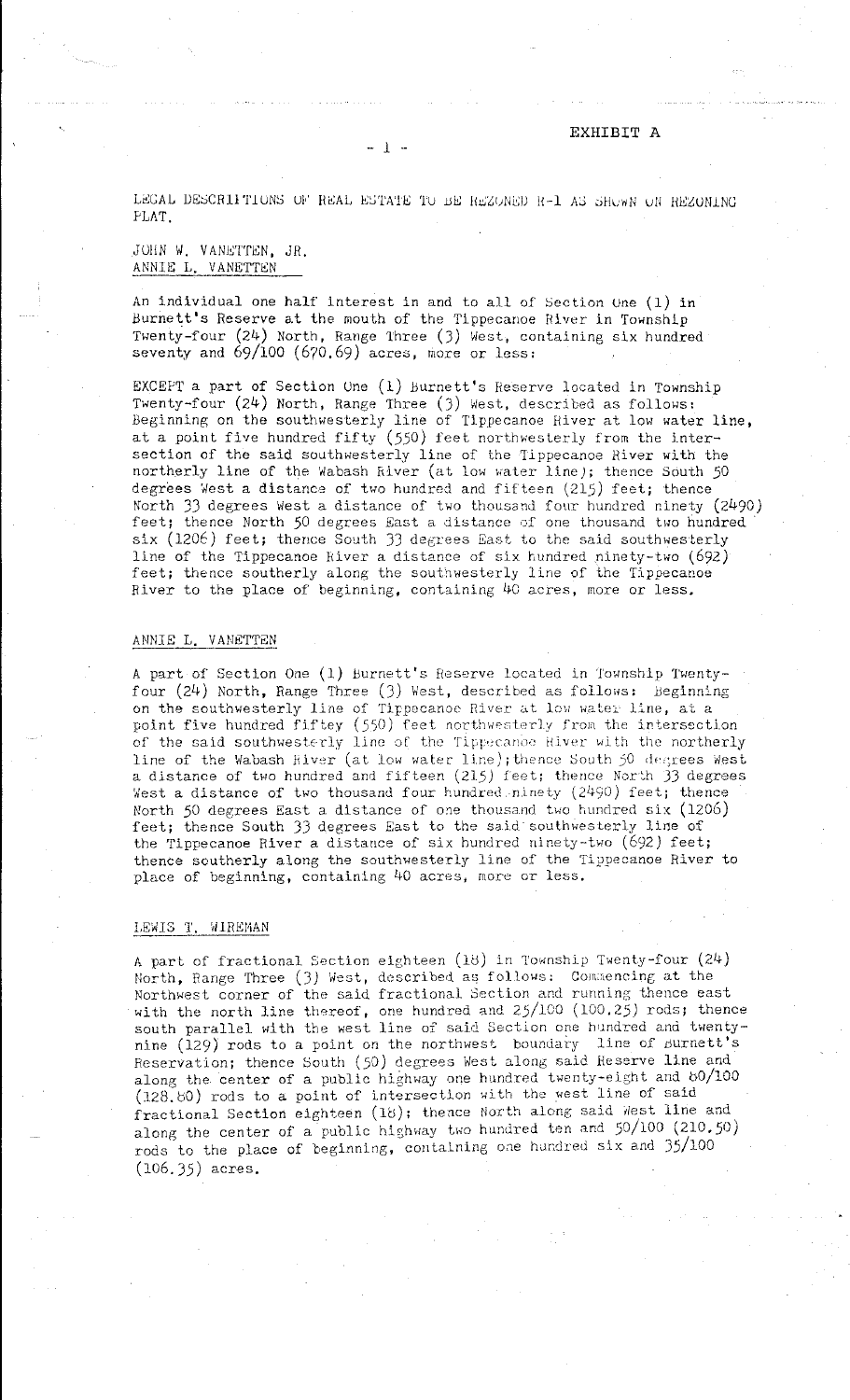# LEWIS T. WIREMAN  $(Cont 'd)$

Also a part of Section Two (2) in Burnett's Heservation; the same being in Township Twenty-four (24) North, Hange Three (3) West described being follows: Commencing at the northern corner of said section Two (2) and running South fifty  $(50)$  degrees West along said section line and along **the center of a public highway on the Heservatlon line a distance of**  fifty-three (53) rods; thence South forty and  $3/4$  (40-3/4) degrees East, ninety-three and  $40/100$  (93.40) rods; thence North forty-nine and  $1/4$  $(49-1/4)$  degrees East, fifty-one and 80/100 (51.80) rods to a point on the northeast line of said Section Two  $(2)$ ; thence North forty ( $400$ ) degrees west, ninety-four and  $10/100$  ( $94.10$ ) rods to the place of beginning, containing thirty and  $70/100$  ( $30.70$ ) acres, containing in all one hundred thirty-seven and 05/100 (137.05)acres, more or less, but<br>subject to all legal highways.

# CORNELIA G. BAER

The east half of the south half of the southwest fractional quarter of the said Section 7, described as follows: Commencing at the northeast corner of the said south half and running thence west along the north line thereof  $22,90$  chains; thence south  $20.96$  thains; thence east  $22.75$ chains; thence north 20.26 chains to the place of beginning, containing

Also the following described tracts being part of the north fractional half of Section  $18$ , Township 24 North, Range 3 West,

A part of the northwest fractional quarter of the said fractional Section 18, commencing at the northeast corner thereof, said point being identical with the south half mile corner of the above mentioned Section 7, and running thence west 20.68 chains; thence south 32.16 chains to the Reserve line; thence northeasterly along said Reserve line 26.40 chains to the east line of said northwest fraction; thence north along said east line  $15.78$  chains to the place of beginning, containing  $48.96$  acres.

MRS. PRESTON H. KELSEY (MARY V. GOODWIN)

The following described tracts of land being part of the south fractional half of Section 7, Township 24 North, Range 3 West, more particularly described as follows:

The southwest fractional quarter of the southeast fractional quarter of said Section 7, excepting therefrom a strip off of the west side thereof, 1,12 chains in width and containing Jd.lJ acres,

A part of the southeast fractional quarter of the southeast fractional quarter of said Section 7, described as follows: Commencing at the northwest corner of said southeast fraction and running thence south with the west line thereof 7.80 chains; thence north 72 degrees east 7 chains; thence north  $29-3/4$  degrees west  $6.42$  chains to the north line of tract; thence west along said north line J.58 chains to place of beginning, containing J.60 acres,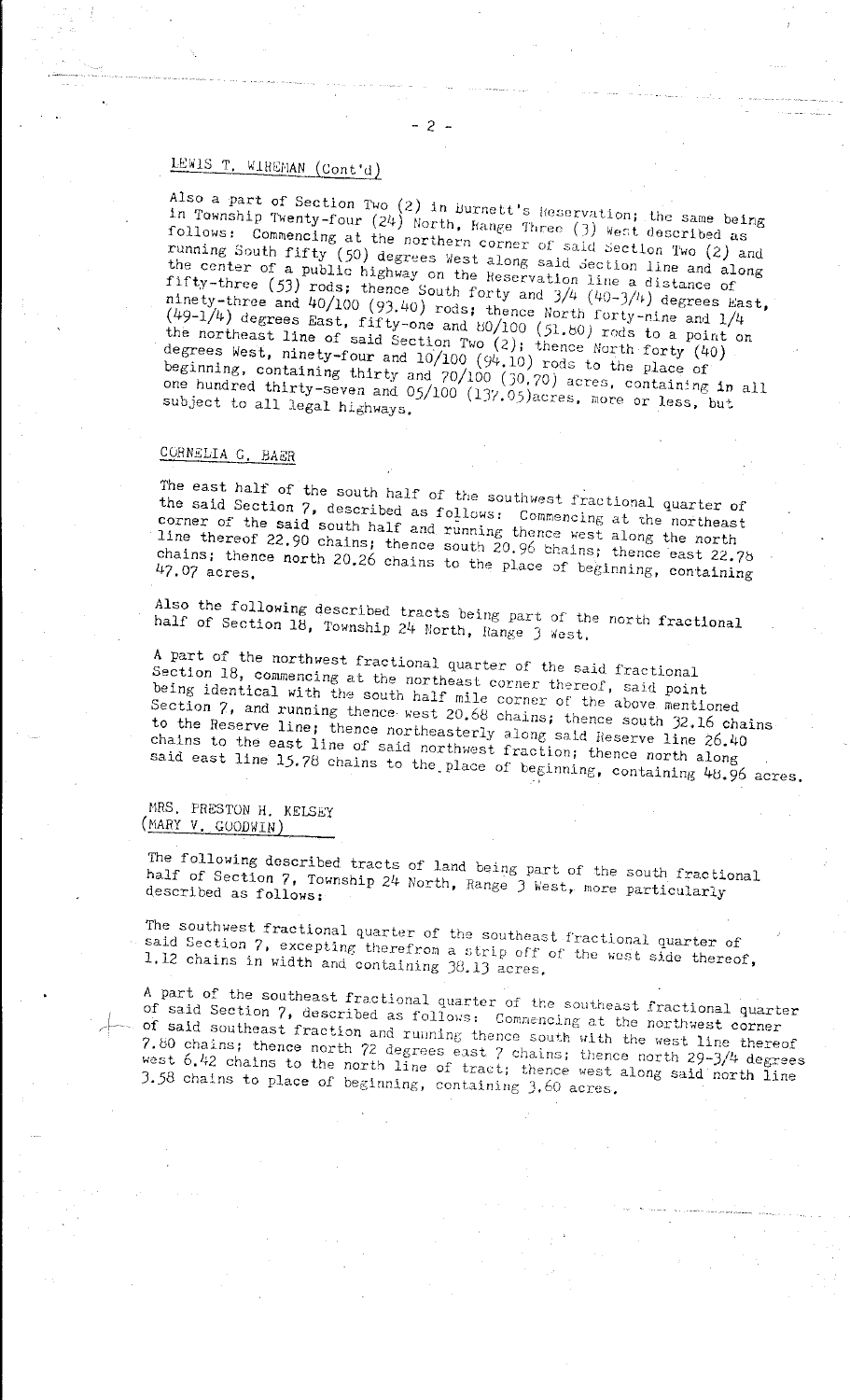# MRS. FRESTON H. KELSEY (MHY V. GUUDWIN) (Cont'd)

A strip of ground 1.12 chains in width off of the entire west side of the southwest fractional quarter of the southeast fractional quarter of said Section  $7$ , containing 2.27 acres. Also a strip of ground l.12 chains in width off the west side of the northeast fraction of said Section  $18$ , described as follows: Commencing at the northwest corner of said fractional quarter and running thence south along the west line thereof, 15. 78 chalns to the Reserve line; thence northeasterly along said Reserve line 1.47 chains; thence north parallel with the west line  $14.84$  chains to the north line of tract; thence west 1.12 chains to the place of beginning, containing 1,70 acres,

A part of the northeast fraction of said Section 18 described as follows: Commencing at a point on the north line thereof 1.12 chains east of the northwest corner of said fraction, and running thence south parallel with the west line 14.84 chains to the Reserve line; thence northeasterly along said Reserve line  $24.53$  chains to the point of intersection with the north line of the aforesaid northeast fraction; thence west along said north line 18.98 chains to place of beginning, containing 13.36 acres.

Also the following described tract of land deslgnated as *20.75* acres off of the south end of the east fraction of the southeast quarter of Section 7, Township 24 North, Range 3 West; except a  $3-1/4$  acre tract of land out of the northwest corner of said 20.75 acres described as follows: beginning at the northwest corner of said southeast quarter of the southeast quarter of Section 7, and running thence east along the north line of said southeast quarter of the southeast quarter of said Section 7 aforesaid, a distance of  $236$  feet; thence south  $29-3/4$  degrees east of distance of  $424$  feet; thence south 72 degrees west 462 feet to the west line of said southeast quarter of the southeast quarter of said Section 7; thence north along the west line 515 feet to the place of beginning, said excepted tract containing  $3-1/4$  acres; leaving in the tract hereby described after said exception, 17-1/2 acres,

Except that part of the south half of the southeast quarter of said Section 7 and that part of the northeast quarter of said Section 18, lying east of the highway running north through the southwest quarter of the southeast quarter of said Section 7 and Northwest of the Battle Ground highway which runs along the north line of Section l of Burnett's Reserve;

### AND ALSO.

A part of the Northwest fraction of the Southwest fractional quarter of Section eight  $(8)$ , in Township Twenty-four  $(24)$  North, Hange Three (3) West and described as follows: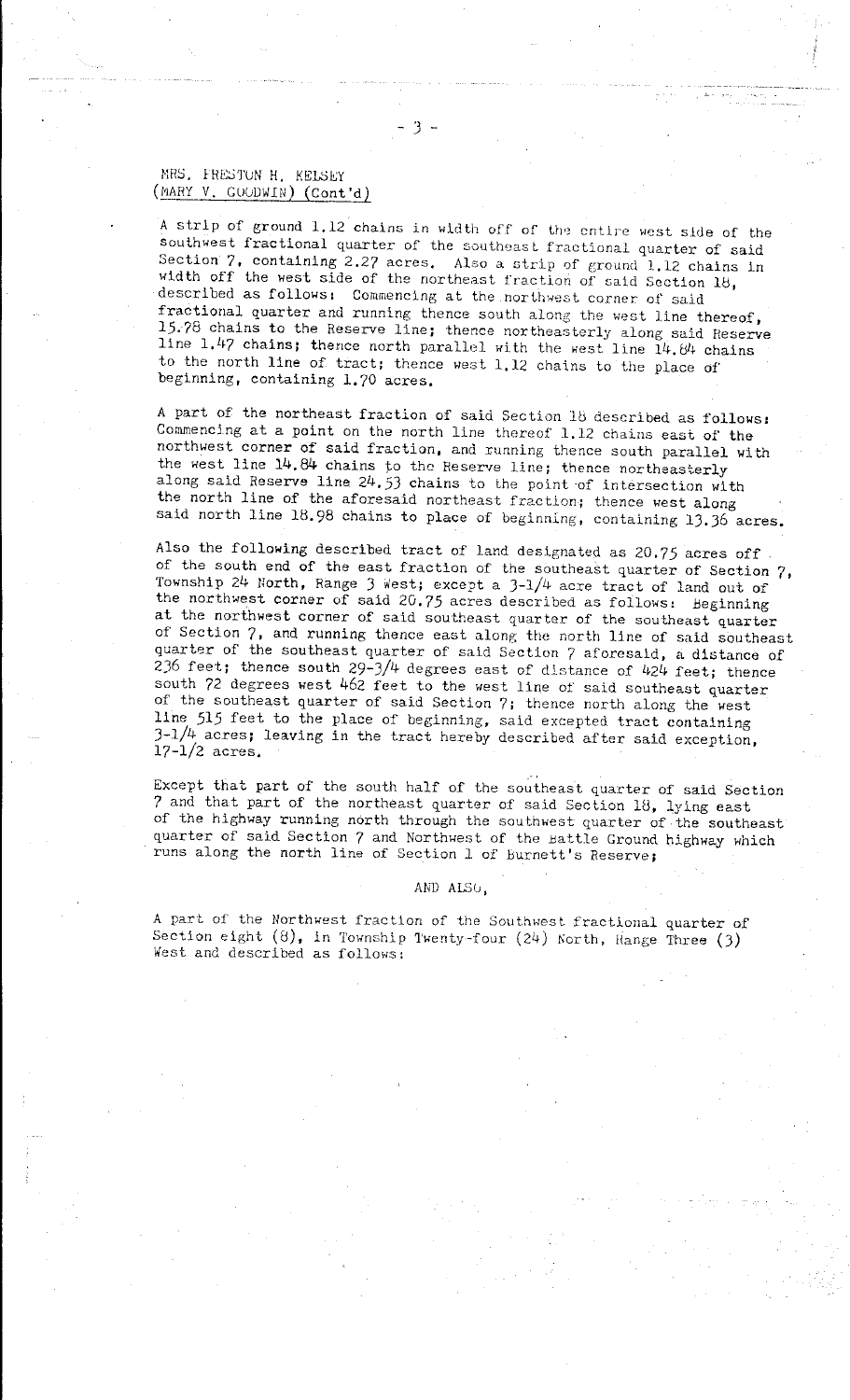# MRS. PRESTON H. KELSEY (MARY V. GOODWIN) (ConL'd)

Beginning at the intersection of the West line of Burnett's Reserve running from thence North fifty, degrees East with said line twenty-one and ninety hundredths (21.90) chains; thence North sixty-nine and onehalf (69.50) degrees West ten and fifty hundredths (10.50) chains; thence South seventy-one (71) degrees West four and fifty hundredths (4,50) chains; thence North seventy-one (71) degrees West two and eightyeight hundredths (2.88) chains to the West line of said tract; thence South with said West line seventeen and twenty-two hundredths  $(17.22)$ chains to the place of beginning containing fifteen and sixty-one hundredths (15.61) acres to be the same more or less, See Surveyor's Record Book B, Fage 496;

#### AND ALSO,

Forty  $(40)$  acres off of the .North end of the East fraction of the South East quarter of Section seven (7), in Township twenty-four (24) North, Range three (J) West.

EXCEPT that part of said land that lies West of the Public Highway crossing the North West corner thereof:

#### ALS(J

All that part of the North west quarter of the South East quarter of Section seven  $(7)$ , in Township Twenty-four  $(24)$  North, Range Three  $(3)$ West, that lies East of the Public Highway, running through said land, containing two (2) acres, more or less.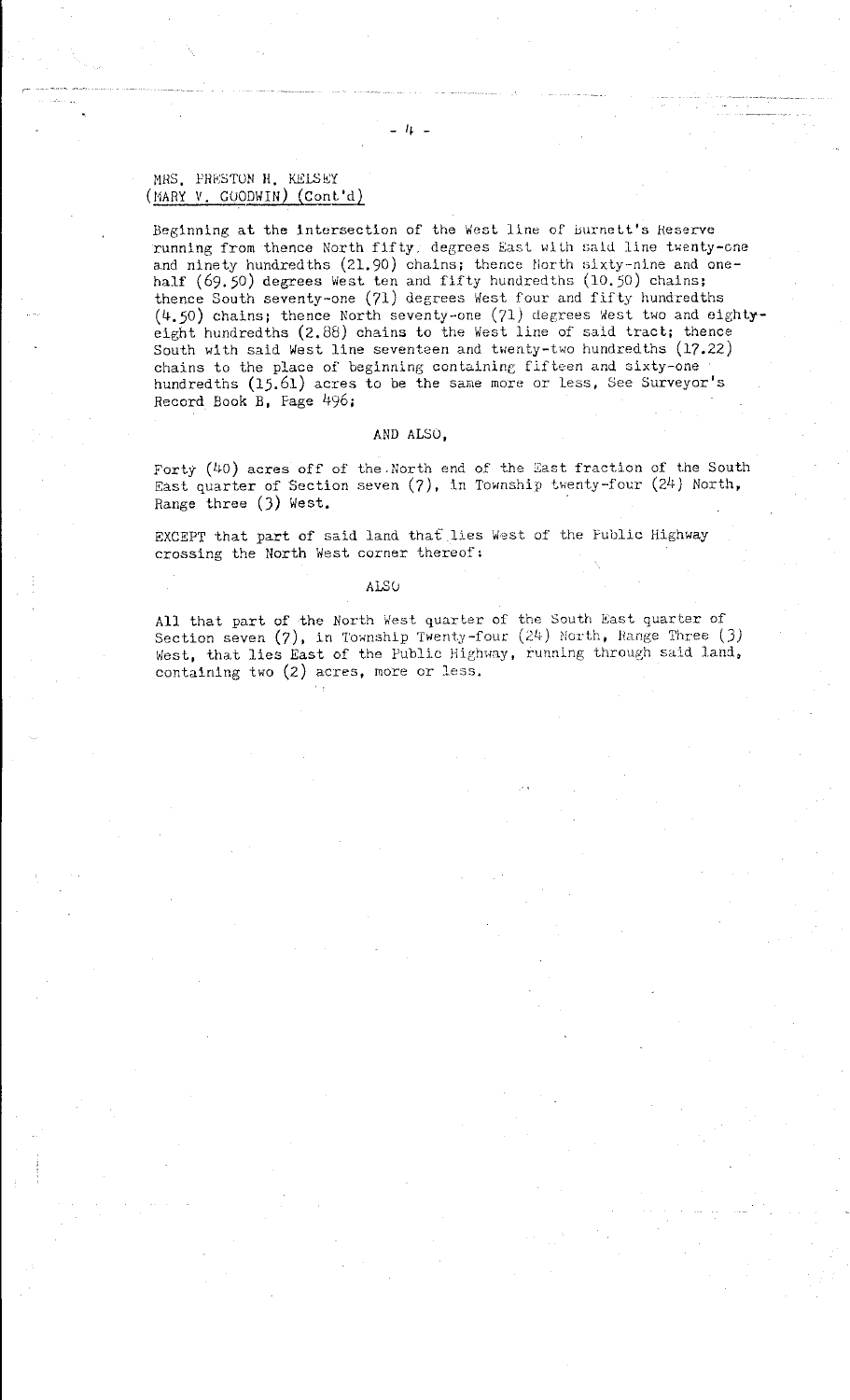# ROBERT D, FRANKLIN and DORTHEA MAE FRANKLIN

A part of Section Two (2) of Burnett's Hcscrvatlon, Township Twentyfour  $(24)$  North, Range Three  $(3)$  West, in Tippecanoe Township, Tippecanoe County, Indiana, more completely described as follows, to wit:

Commencing at the northern corner of Section 2 of Burnett's Reservation; thence South  $40^{\circ}$  East, along the section line between sections 1 and 2 of said reserve, a distance of 1552.65 feet to the point of beginning of the herein described tract; thence continuing South 40° East along said line a distance of 4319. 76 feet to a point on the northern bank of the Wabash River; thence following the meanderings of said bank a distance of 3872.5 feet to a point on the northeastern boundary of the Stingley Subdivision; thence North  $40^{\circ}$  West along the northeastern boundary of said subdivision and the northeastern boundary of the L. A. Krug property (Deed Record 280, page 163) a distance of  $1943.20$  feet; thence North  $50^{\circ}$ East a distance of 52.70 feet to a point on the northeastern boundary of the Lucille Banes property (Deed Record 197, page.116); thence North  $40^{\circ}$ West along the northeastern boundary of said Banes a distance of 1400.88 feet; thence North  $50^{\circ}$  East a distance of  $2018, 5$  feet; thence North  $40^{\circ}$ <br>West a distance of  $308.1$  feet: thence South 610<sup>-321</sup>, linet a signal West a distance of 308.1 feet; thence South  $61^{\circ}$ -37' West a distance of 800.4 feet; thence North 40° West a distance of 1759.5 feet to a point on the northwestern boundary of said Reserve; thence North  $50^{\circ}$  East along said northwestern boundary a distance of  $1647.2$  feet; thence South  $40^{\circ}$  East a distance of 1552 feet; thence North 50 $^{\circ}$  East a distance of 874.5 feet to the point of beginning, containing 388.4 acres, more or less.

## E. E. AND FRANCES W. FRANKLIN

A part of Section Two (2) of Burnett's Reservation, Township Twentyfour (24) North, Range Three (J) West, in Tippecanoe Township, Tippecanoe County, Indiana, more completely described as follows, to **wit;** 

Commencing at the Western corner of Section 2 of Burnett's Reservation; thence North *50°* East along the northwestern boundary of said reservation a distance of 1409.1 feet to the northern corner of the Lucille Banes **property (Deed Record 197, pagell6) a.nd the point. of beginning of the herein described tract; thence continuing North** 50° **East along said**  reserve line a distance of 1234,5 feet; thence South 40<sup>°</sup> East a distance of 1759.5 feet; thence North 61<sup>-37</sup> East a distance of 800.4 feet; thence South  $40^{\circ}$  East a distance of 308.1 feet; thence South  $50^{\circ}$  West a distance of 2018.5 feet to a point on the northeastern boundary of said Banes; thence North 40<sup>°</sup> West along said Banes a distance of 2228.8 feet to the point of beginning, containing  $70.16$  acres.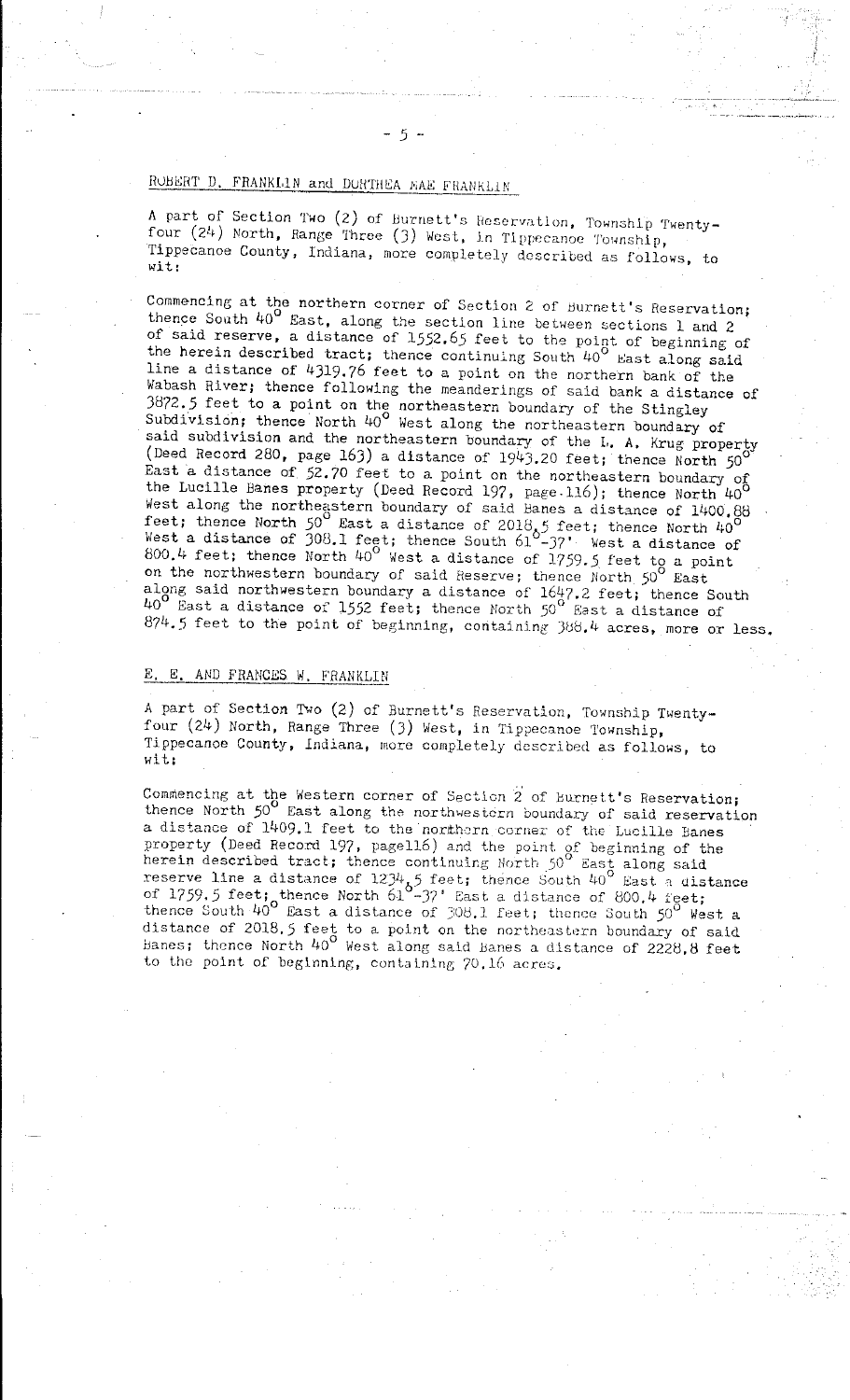# EXCEFTIONS TO REZONING OF R-1

# LAFAYETTE COUNTHY CLUB, INC.

Fart of the west portion of Section Gne  $(1)$  in Burnett's Reserve at the mouth of the Tippecanoe River in Township Twenty-four  $(24)$  North, Range Three (3) West, of the second Principle Meridian, being one hundred forty-eight and 726/1000 (14d, 726) acres more or less of the southwest part of the six hundred seventy and 69/100 (670.69) acres more or less of Section One (1) in Burnett's Reserve, Beginning at the west corner of Section One  $(1)$  of Burnett's Reserve (on northwest side of county road) in Township Twenty-four  $(24)$  North, Range Three  $(3)$  West; thence in a southeasterly direction (south 40 degrees east) on the Reserve line dividing Section 1 and 2 (passing a stone corner at  $94$  poles) a total distance of two thousand nine hundred feet  $(2,900)$  to an iron stake; **thence in a northeaslerly direction (north 50 degrees east) a\_ right**  angles with the Reserve line a distance of three hundred and seventy feet (370') to an iron stake; thence in a northeasterly direction (north 20 degrees east) a distance of three hundred feet (JOO') to an iron stake; thence in a northwesterly direction (north 40 degrees west) a distance of twenty-five feet  $(25')$  to an iron stake; thence in a northeasterly direction (north *50* degrees east) a distance of nine liundred and seventy-five  $49/100$  feet  $(975.49)$  to an iron stake; thence in a southeasterly direction (south 40 degrees east) parallel with the Reserve line a distance of two hundred eighty feet  $(280')$  to an iron stake; thence in a northeasterly direction (north 50 degrees east) a distance of six hundred seventy feet (670') to an iron stake; thence in a northwesterly direction (north 40 derrees west) a distance· of three thousand and five feet  $(3,005')$  to the northwest section line of said Section Une  $(1)$ ; thence in a southwesterly direction (south *50* degrees west) along the northwesterly section line of the Reserve two thousand two hundred seventy-five and J0/100 feet (2, 275. *JO)* more or less to the place of beginning located in Tippecanoe Township, Tippecanoe County, lndiana.

## DAVID B, MCKENZIE AND JACQUELINE V, MCKENZIE

Part of the west portion of Section One  $(1)$  in Burnett's Reserve at the mouth of the Tippecanoe River in Township Twenty-four (24) North, Range Three (J) West of second Frinciple Feridian being one and 08/100 acres (1.08) more or less of the southwest part of the six hundred seventy and 69/100 (670.69) acres more or less of Section Une  $(1)$  in Burnett's Reserve: **commencing at the west corner of Section One (1) of Burnett's Heserve (on**  the northwest side of county road) in Township Twenty-four (24) North, Range Three (3) West; thence in a southeasterly direction (south 40 degrees east) on the Reserve line dividing section  $One(1)$  and two  $(2)$  (passing a stone corner at  $94$  poles a total distance of two thousand nine hundred feet (2900') **to an iron stake; thence in a northeasterly direction (north** *50* **degrees east) at right angles with the Reserve line a distance of three hundred and seventy**  feet (370') to an iron stake; thence in a northeasterly direction (north 20 degrees east) a distance of three hundred feet  $(300^{\circ})$  to an iron stake; thence in a northwesterly direction (north 40 degrees west) a distance of twenty-five feet (25') to an iron stake; thence in a northeasterly direction (north 50 degrees east) a distance of nine hundred seventy-five and  $49/100$  feet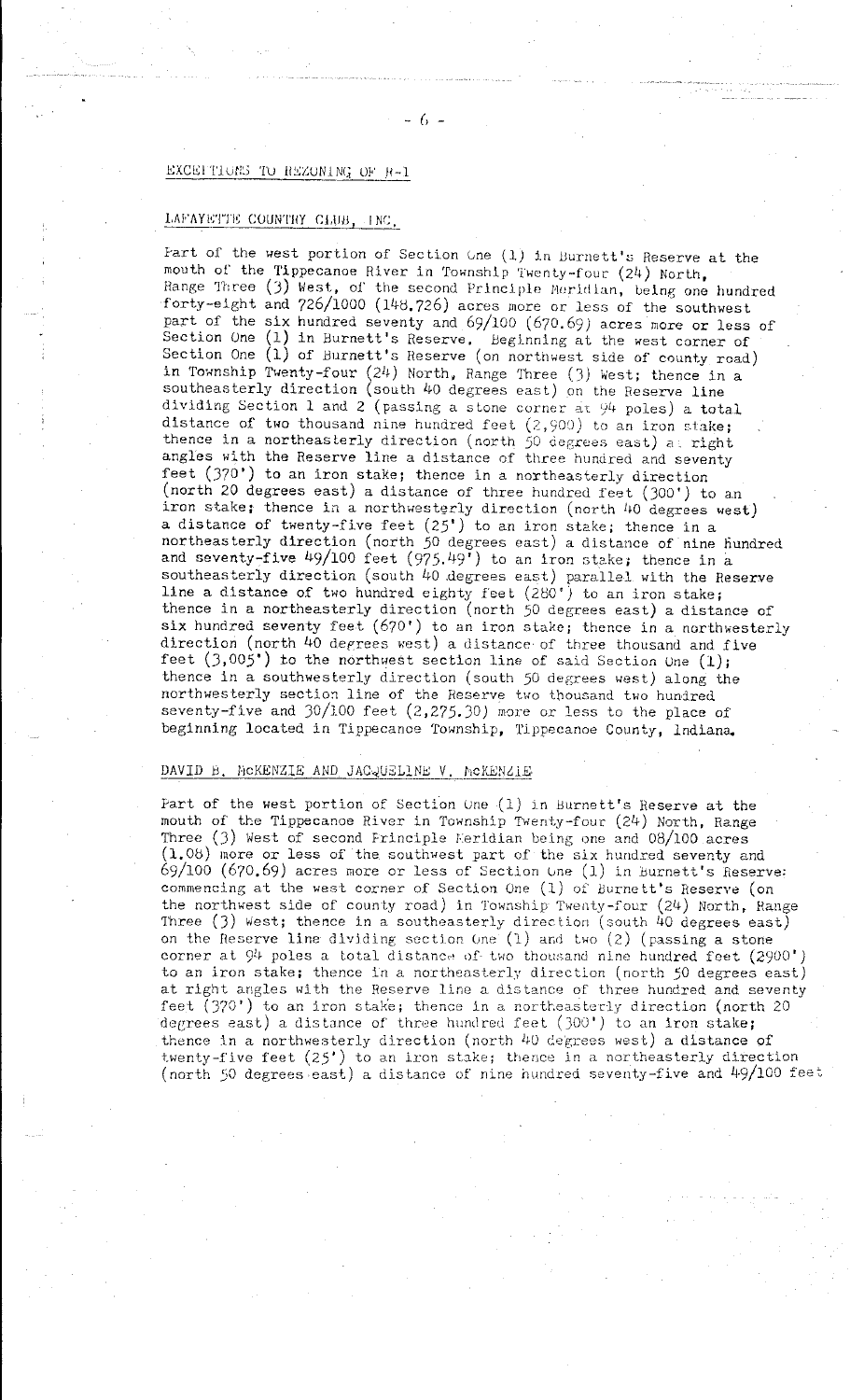# DAVID B. MCKENZIE AND JAC, UELINE V. HCKENZIE (Cont'd)

(975.49) to an iron stake; thence in a southeasterly direction (south 40 degrees east) parallel with the Reserve line a distance of two hundred eighty feet  $(280')$  to an iron stake; thence in a norhteasterly direction (north 50 degrees east) a distance of four hundred fifty-nine and 37/100 feet  $(459.37^{\circ})$  which is the point of beginning; thence continuing north  $(50$  degrees) east a distance of eighty-two and  $03/100$  feet  $(82.03)$  to an iron stake; thence south 66 degrees east a distance of two hundred fortytwo and  $42/100$  feet  $(242.42')$  to an iron stake; thence south  $24$  degrees west a distance of two hundred feet (200') to an iron stake; thence north 62 degrees - l' west a distance of three hundred twenty-nine and 79/100 feet ( 329-79') more or less to an iron stake; thence north *50* degrees east a distance of one hundred fifteen (115') more or less to the place of beginning,·

'~-" .\_;\_\_;~ ···--·

### DR. H: T. RUSSELL

A part of the East portion of Section One (1) In Burnett's Reserve in Township Twenty-four (24) North, Range Three (J) West in Tippecanoe Township, Tippecanoe County, Indiana more completely described as follows, to wit:

Beginning at a railroad spike on the centerline of Fretty Prairie Hoad and the Northwest line of Burnett's Reserve, said point being 3334.6 feet Northeast of the West corner of said Section une (1); thence south 39 degrees  $00'$ -00" East along a fence line a distance of  $33/41.7$  feet to an iron pipe; thence South 50 deg. 28'30" West a distance of 541.1 feet to an iron pipe set in concrete; thence South 39 deg. 00' 00" East a distance of  $1603.0$  feet to an iron pipe set in concrete on the Northwest bank of the Tippecanoe River; thence Northeasterly along said bank a distance of 2930 feet having a chord with a bearing of 10 deg. 22' 00" East and a distance of  $2488.4$  feet to an iron pipe set in concrete; thence South *50* deg, 28' JO" West a distance of  $984.0$  feet to an iron pipe; thence North 18 deg, 12' 00" West a distance of 372.9 feet to an iron pipe; thence North 14 deg. 05' 00" West a distance of 560.6 feet to an iron pipe; thence North 19 deg. 14' 20" West a distance of 917.J feet to an iron pipe; thence South b7 deg, 06' 40" West **a distance of 416.7 feet to an iron pipe set in concrete; thence North** 39 deg.  $00'$  00" West a distance of  $777.3$  feet to an iron pipe set in concrete; thence South 50 deg. 28' '30" west a distance of 527.9 feet to an iron pipe; thence North 39 deg. 00' 00" West a distance of  $600.0$  reet to a railroad spike on the centerline of Pretty Prairie Road and the Northwest line of Section One (1) of Burnett's Reserve; thence South 50 deg. 28<sup>t</sup> 30" West along said centerline and said Northwest line of Section One  $(1)$  a distance of 171.15 feet to a railroad spike and the place of beginning, containing 86.21 acres, more or less,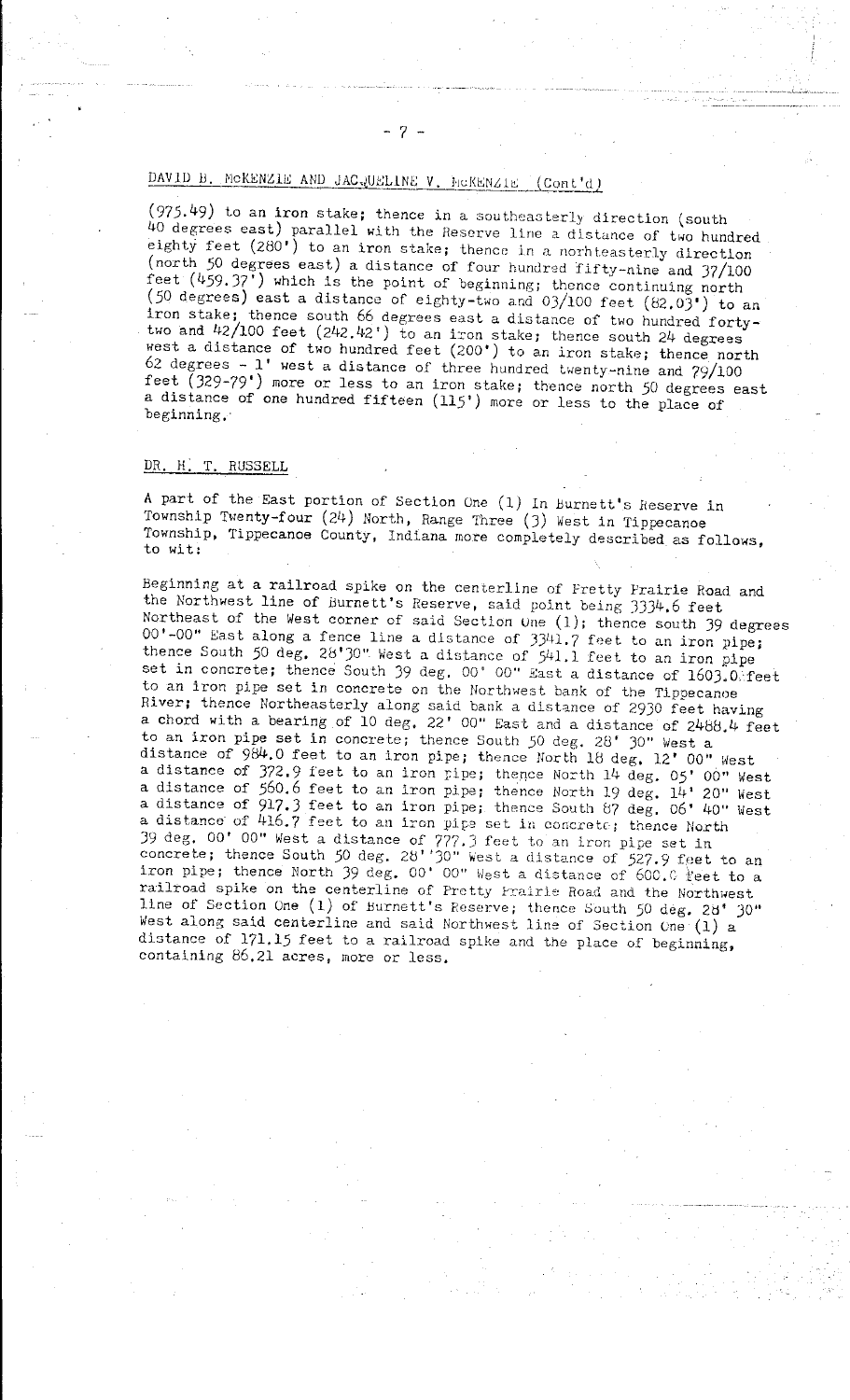#### MR. W. LOVELL

A part of the East half  $(\frac{1}{2})$  of the Southeast quarter  $(\frac{1}{4})$  of Section Seven  $(7)$ , Township Twenty-four  $(24)$  North, Range Three  $(3)$  West, Tippecanoe Township, Tippecanoe County, Indiana, and a part of the West half  $(\frac{1}{2})$  of the Southwest Quarter  $(\frac{1}{4})$  of Section Eight (8), Township Twenty-four (24) North, Range Three (3) West, Tippecanoe Township, Tippecanoe County, Indiana, more completely described as follows, to wit:

Beginning at a point on the North line of Burnett's Reserve, said point being South 50 degrees West a distance of 1003.40 feet from the intersection of the East line of the West half the Southwest Quarter of Section 8-24-3 and the North line of Burnett's Reserve; thence North 25 degrees  $15$  min. West a distance of  $218.65$  feet to an iron pipe; thence North 62 degrees *50* min. West a distance of 16J.OO feet to an iron pipe; thence South 75 degrees 06 min. West a distance of 67, 00 feet to an iron pipe; thence South 64 degrees 54 min. West a distance of 225.40 feet to an iron pipe; thence South 78 degrees 39 min. West a distance of 71.80 feet to an iron pipe; thence North 85 degrees 00 min. West a distance of 166.75 feet to an iron pipe; thence North 31 degrees 32 min. West a distance of 127.80 feet to an iron pipe; thence South 62 degrees 51 min. West a distance of 112.65 feet to an iron pipe; thence South 16 degrees 22 min. West a distance of 100,40 feet to an iron pipe; thence South 13 degrees 32 min, West a distance of 309.JO feet to an iron pipe; thence South 67 degrees 13 min. East a distance of 572.90 feet to a railroad spike in the North line of Burnett's Reserve; thence North 50 degrees East along said North line of Burnett's Heserve a distance of 627,85 feet to an iron pipe and the place of beginning, containing 9,72 **acres, more or less.** 

### HOMER CLOUNCE

A part of the West half of the Southwest Quarter of Section Eight  $(8)$ , Township Twenty-four (24) North, Range Three (3) West in Tippecanoe Township, Tippecanoe County, Indiana more completely described as follows, to wit:

Beginning at a point on the North line of Burnett's Reserve, said point **being South** *50* **degrees West a distance of 002. JO feet from the intersection**  of the East line of the West half of the Southwest Quarter of Section  $8-24-3$ and the North line of Burnett's Reserve; thence South *50* degrees West along the North line of Burnett's Reserve a distance of 201.10 feet to an iron pipe; thence North 25 degrees 15 min, West a distance of 218.65 feet to an iron pipe; thence North 62 degrees 50 min. West a distance of 163.00 feet to an iron pipe; thence North 45 degrees 53 min. East a distance of 21\_5. *95* feet to an iron pipe; thence South 39 degrees 01 min. East a distance of 376. *85* feet to an iron pipe and the place of beginning, **containing 1.5 acres more or less.**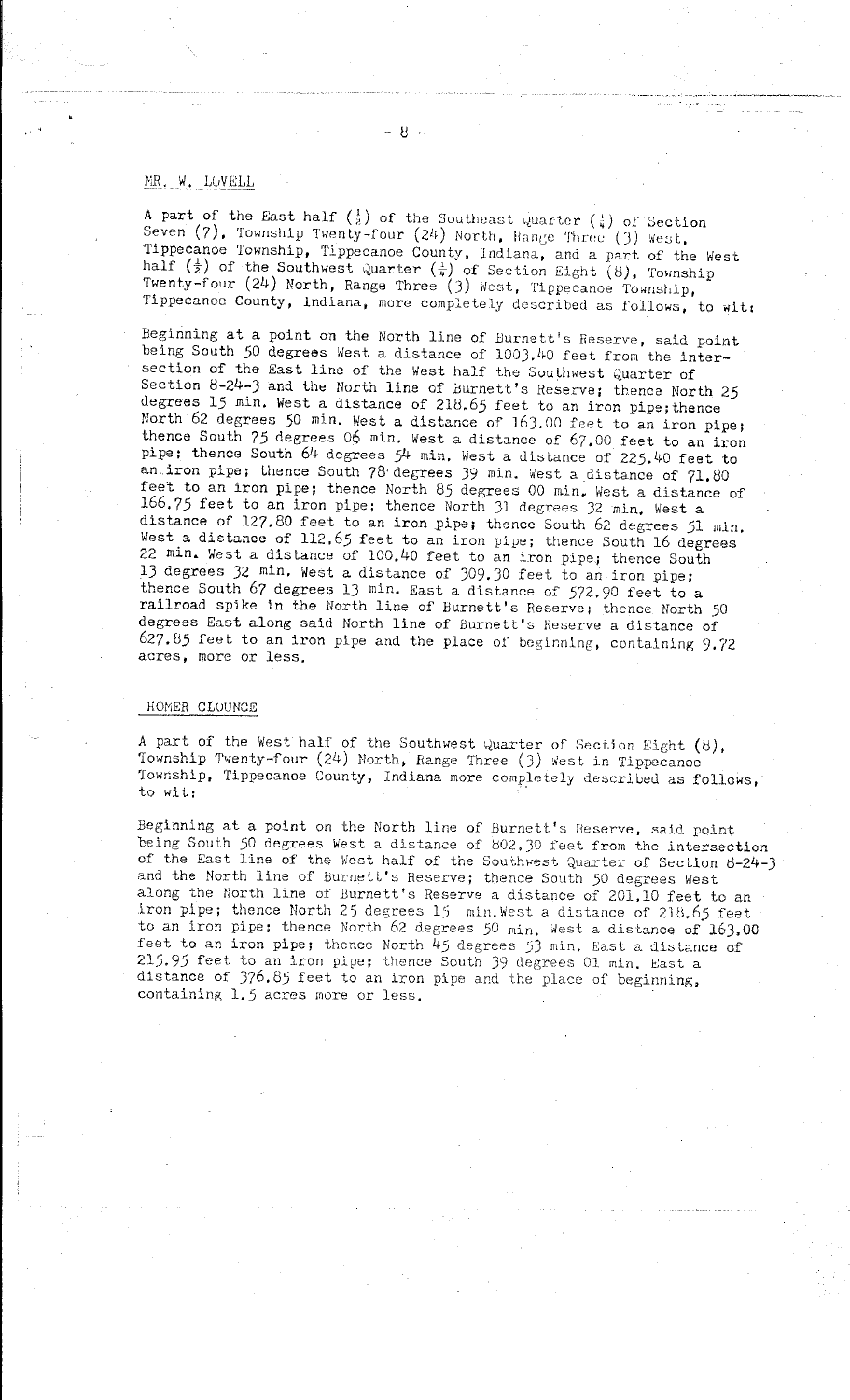# J. W. VANETTEN AND ANNIE VANETTEN

A part of Section One (1) of Burnett's Reservation, Township Twenty-four (24) North, Range Three (J) West in Tippecanoe Township, Tippecanoe County, Indiana, more completely described as follows, to wit:

Commencing at the western corner of Section 1 of Burnett's Reservation; thence North *50* -28'-JO" East along the northwestern boundary of said reserve a distance of 2275.30 feet to the point of beginning of the herein described tract; thence continuing North  $50^{\circ}$ -28'-30" East along said reserve line a distance of 1059.30 feet; thence South  $39^{\circ}$ -00'-00" East a distance of 900.00 feet; thence South  $50^{\circ}$ -28'-20" West a distance of 1051,45 feet; thence North  $39^{\circ}$ -30'-00" West a distance of 900.00 feet to the point of beginning, containing 21,80 acres, more or less.

## LEWIS T. WIREMAN

A part of Section Two (2) of Burnett's Reservation, Township Twenty-four (24) North, Range Three (J) West in Tippecanoe Township, Tippecanoe County, Indiana more completely described as follows, to wit:

Beginning at the northern corner of Section Two (2) of Burnett's Reservation; thence South  $40^{\circ}$ -00'-00" East, along the line between sections 1 and 2 of said reservation a distance of 900.00 feet; thence South  $50^9$ -07'-55" West a distance of 858.62 feet; thence North  $40^9$ -56'-40" West a distance of 900,00 feet to a point on the northwestern boundary of said reserve; thence North 50<sup>0</sup>-07'-20" East along said northwestern boundary a distance of 87J,45 feet to the point of beginning, containing 17.89 **acres, more or less.**